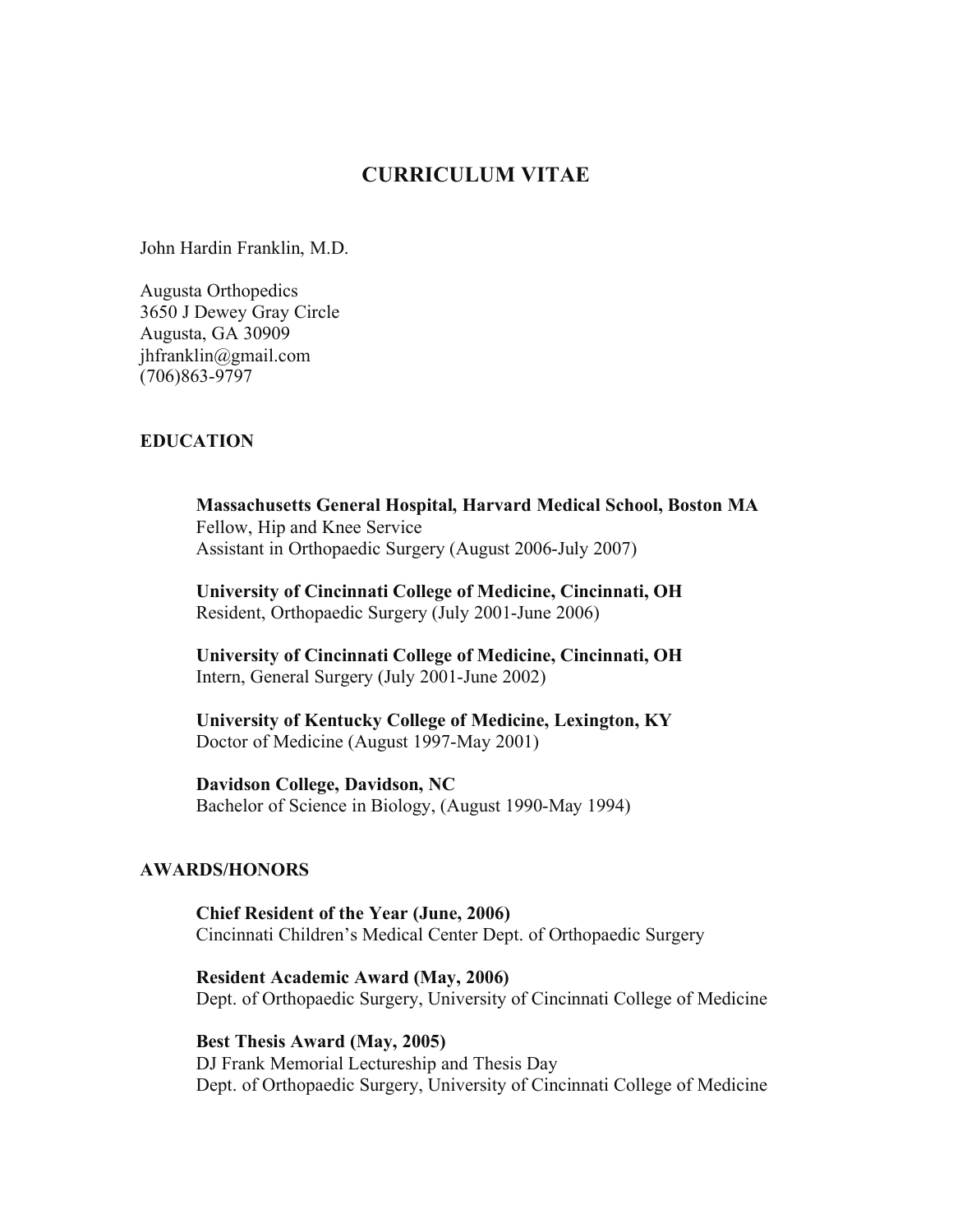**Resident Leadership Award (2005)**  University of Cincinnati Department of Orthopaedic Surgery

**Albert B. Chandler Academic Award (2001)**  Valedictorian, University of Kentucky College of Medicine

**Alpha Omega Alpha (2001)** 

**Academic Excellence Scholarship (1999-2000, 2000-2001)** 

**L.H. May Trust Academic Scholarship (1998-1999)** 

# **PROFESSIONAL**

**Resident Liaison, American Academy of Orthopaedic Surgeons (2004, 2005)**  University of Cincinnati Department of Orthopaedic Surgery

**College of Medicine Admissions Committee (1999-2000, 2000-2001)**  University of Kentucky College of Medicine

#### **SCIENTIFIC AND PROFESSIONAL SOCIETIES**

 **Member, Medical Association of Georgia** 

 **Candidate Member, American Academy of Orthopaedic Surgeons** 

 **Member, Freiberg Society**  University of Cincinnati Department of Orthopaedic Surgery

#### **COMMUNITY ACTIVITIES**

**Team Physician, Lloyd Memorial High School football team (2003, 2004, 2005)** 

## **PRESENTATIONS**

**Variability of Femoral Rotational Landmarks in Computer-Assisted Total Knee Arthroplasty** 

37<sup>th</sup> Annual Harvard University Advances in Arthroplasty Course (September 2007)